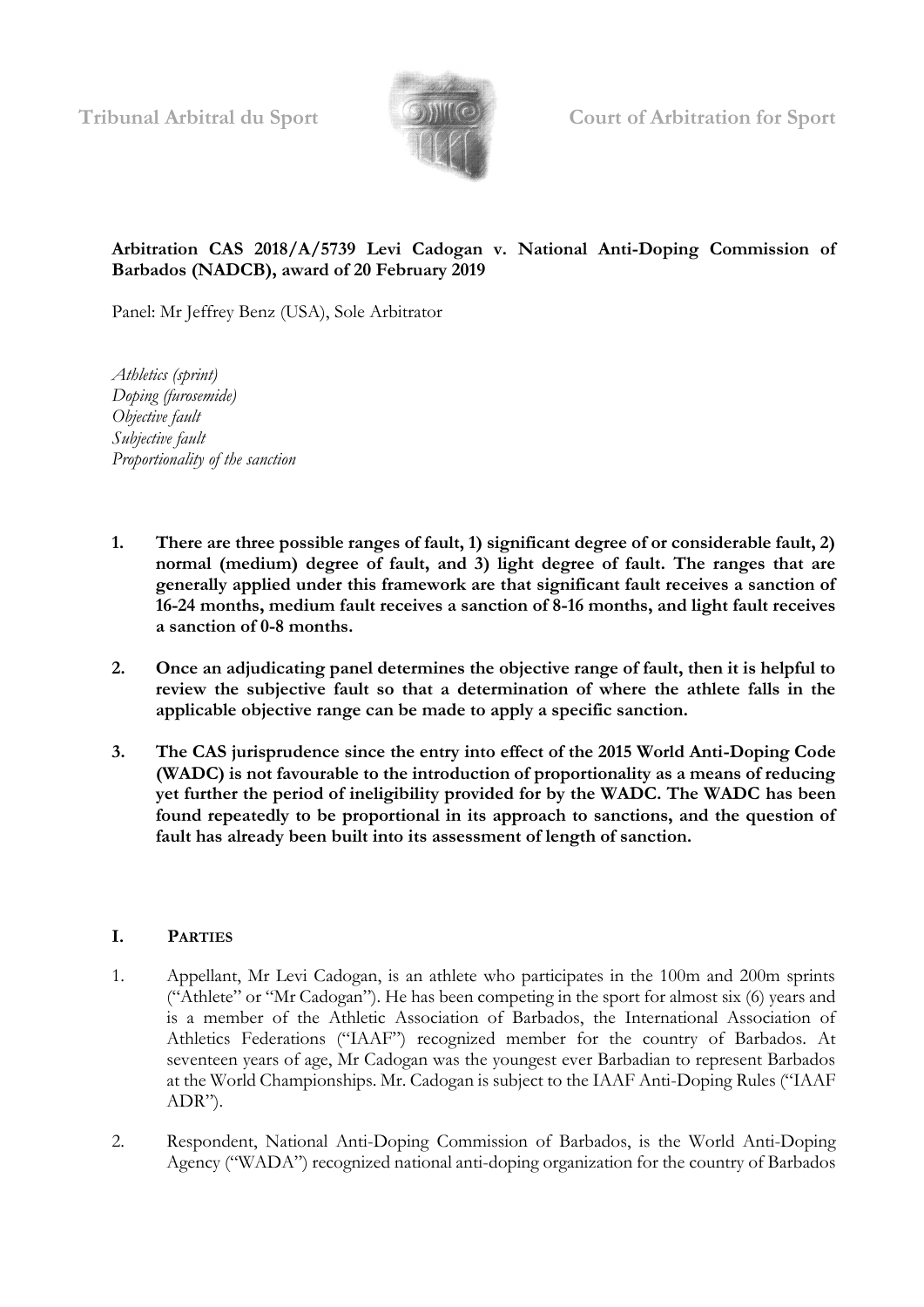CAS 2018/A/5739 2 Levi Cadogan v. NADCB, award of 20 February 2019

("NADCB"). The Barbados Anti-Doping Disciplinary Panel issued the decision that is the subject of this appeal.

### **II. FACTUAL BACKGROUND**

#### **A. Background Facts**

- 3. Below is a summary of the relevant facts and allegations based on the Parties' written submissions, pleadings and evidence adduced from the Parties' written submissions. Additional facts and allegations found in the Parties' written submissions, pleadings and evidence may be set out, where relevant, in connection with the legal discussion that follows. While the Sole Arbitrator has considered all the facts, allegations, legal arguments and evidence submitted by the Parties in the present proceedings, he refers in his Award only to the submissions and evidence he considers necessary to explain his reasoning.
- 4. In September 2017, the Athlete relocated from his parent's home. His friends and acquaintances often frequented his rental home and stayed there from time to time. Some of these acquaintances were jockeys.
- 5. On 20 October 2017 (the "Collection Date"), the Athlete received a telephone call advising that he had been selected for an out-of-competition test. The Athlete has been drug tested on numerous occasions. All tests prior to 20 October 2017 were negative for prohibited substances.
- 6. The Athlete made his way to his parent's home and submitted a urine sample to the Doping Control Officer ("DCO") there. The DCO reported on his form that the Athlete was very cooperative.
- 7. The Athlete's A Sample was sent to the Institute Armand-Frappier, the WADA accredited laboratory in Montreal, Canada. The laboratory returned an adverse analytical finding for furosemide (466 ng/mL).
- 8. Furosemide is a diuretic and masking agent listed as a prohibited substance under section 5 on the WADA Prohibited List. It is prohibited at all times. It is also considered as a specified substance, in accordance with Article 4.2.2 of the NADCB Anti-Doping Rules ("NADCB ADR"). The Athlete did not have a Therapeutic Use Exemption ("TUE") for the prohibited substance.
- 9. The Athlete does not have any previous anti-doping rule violations.

#### **B. Proceedings Before the First Instance Tribunal**

10. On 11 December 2017, the Athlete was heard by the Barbados Anti-Doping Disciplinary Panel ("Disciplinary Panel").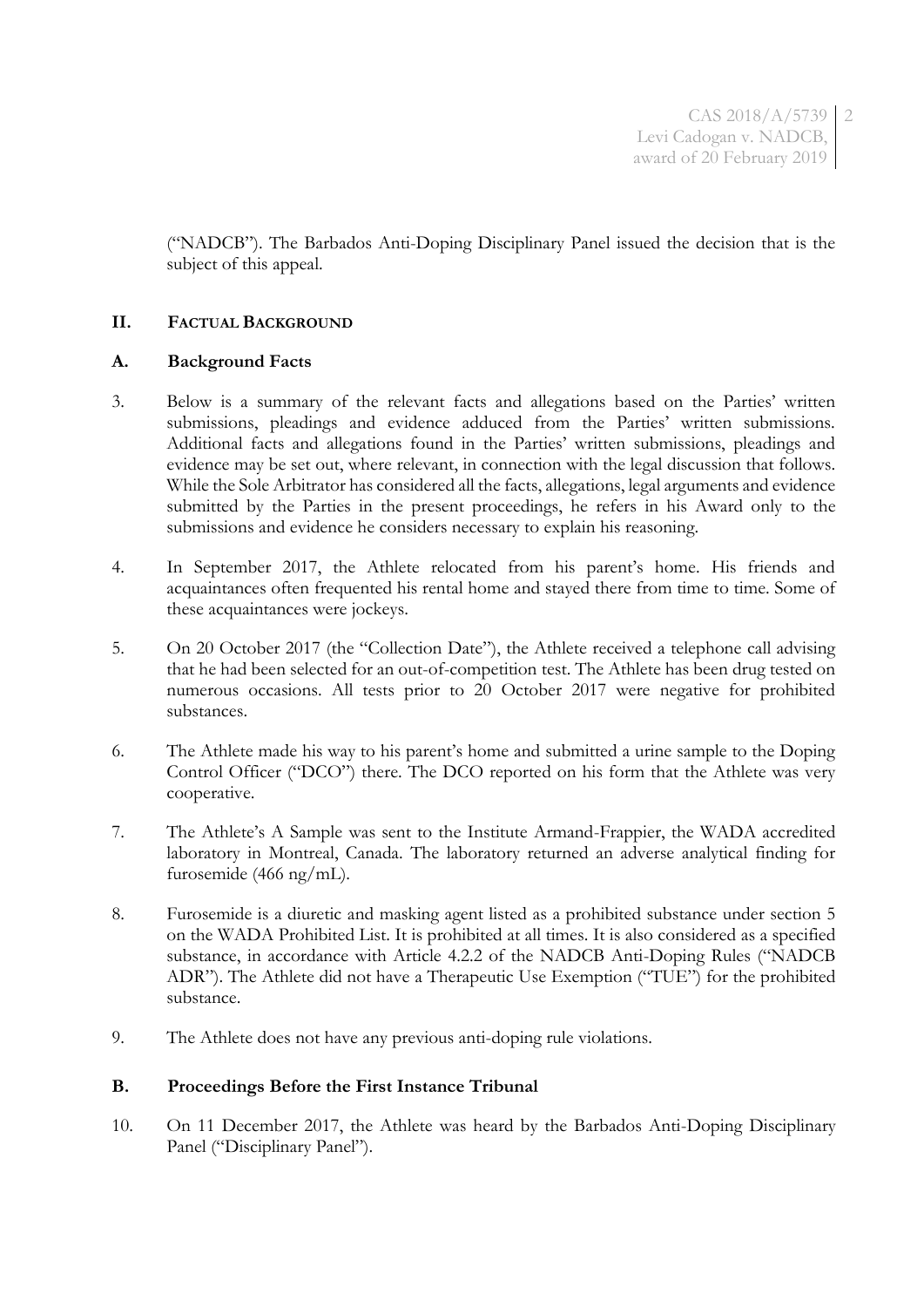11. By written decision dated 20 March 2018 (the "Decision"), which was received by the Athlete by an e-mail on 19 April 2018, the Disciplinary Panel determined that while it was within their authority to impose a four (4) year ban, the Athlete should be sanctioned with a period of ineligibility of two (2) years (the "Sanction") based on the guidance from CAS 2102/A/3037. The Disciplinary Panel determined that the Sanction should commence on 28 November 2017 and end on 27 November 2019.

### **III. PROCEEDINGS BEFORE THE COURT OF ARBITRATION FOR SPORT**

- 12. On 10 May 2018, the Athlete filed a Statement of Appeal with the Court of Arbitration for Sport ("CAS") in accordance with Article R47 et seq. of the Code of Sports-related Arbitration (the "Code"), seeking the appointment of a sole arbitrator and to submit the present proceedings to an expedited procedure.
- 13. On 17 March 2018, the CAS Court Office confirmed receipt of the Statement of Appeal and invited the Respondent to advise whether it agrees with an expedited procedure. No response was provided to that invitation.
- 14. On 20 May 2018, Appellant filed his Appeal Brief pursuant to Article R51 of the Code.
- 15. On 25 May 2018, the CAS Court Office confirmed the receipt of the Appellant's Appeal Brief and informed the Respondent it had until 20 days after receipt of that letter to submit an Answer, and advised the effects of failing to file an Answer. Respondent was also invited to advise whether it agreed with the expedited procedure proposed by Appellant.
- 16. On 29 May 2018, Respondent acknowledged receipt of the 17 May and 25 May, 2018 letters and advised that it agrees to the appointment of a sole arbitrator.
- 17. No Answer was filed by Respondent.
- 18. On 6 June 2018, the CAS Court Office advised that having not heard from Respondent on the application for an expedited procedure it had been determined to not use an expedited procedure.
- 19. On 13 June 2018, the CAS Court Office advised that the CAS had determined to submit this case to a sole arbitrator.
- 20. On 29 June 2018, the CAS Court Office invited the Parties, among other things, to advise on whether they prefer a hearing or for the sole arbitrator to issue an award based solely on the Parties' written submissions.
- 21. On 4 July 2018, Appellant advised that he did not wish for a hearing to be held but preferred that the sole arbitrator issue an award based solely on the Parties written submissions.
- 22. On 15 August 2018, the CAS Court Office advised the Parties that Jeffrey G. Benz had been appointed as the Sole Arbitrator.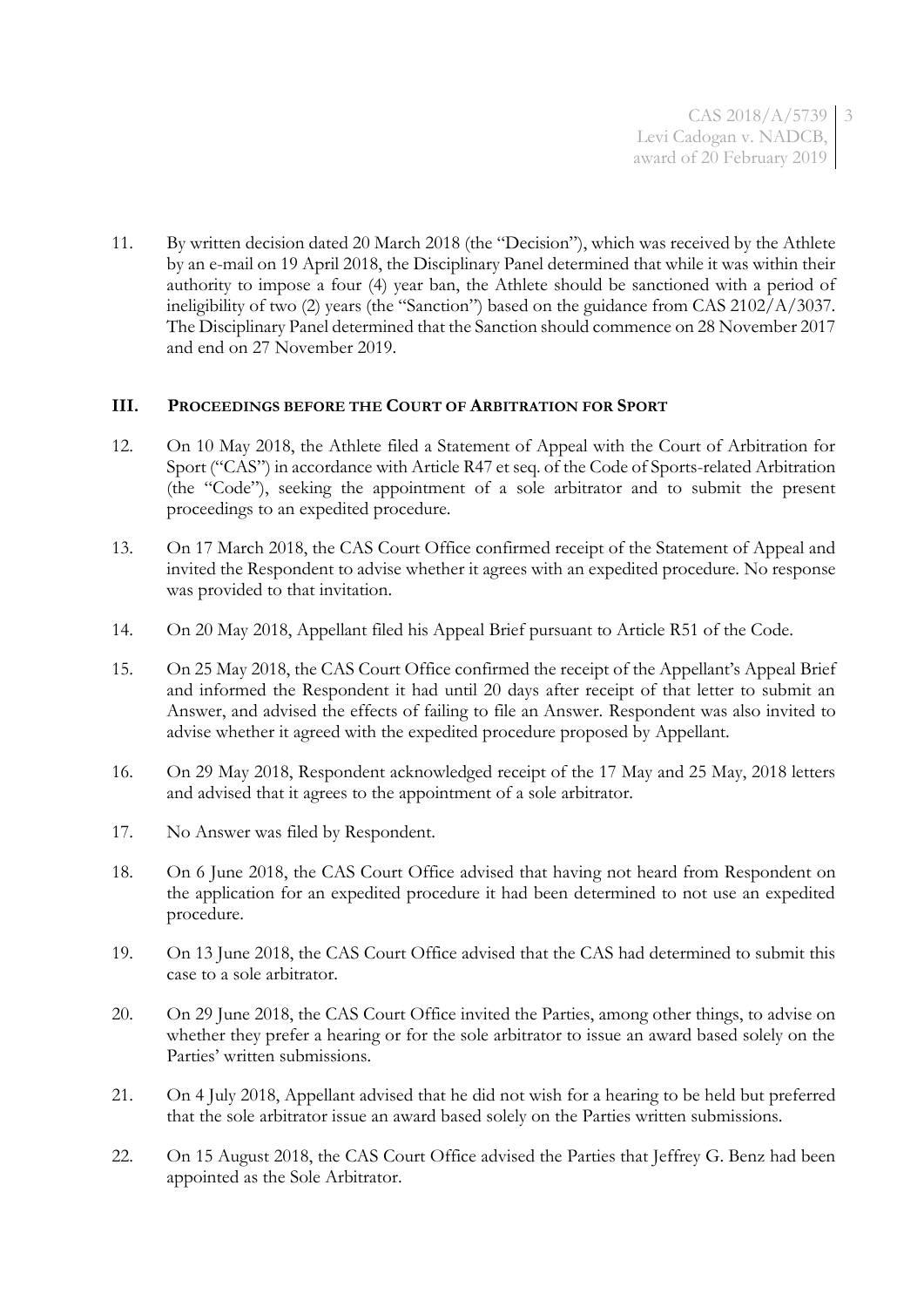CAS 2018/A/5739 4 Levi Cadogan v. NADCB, award of 20 February 2019

- 23. On 27 August 2018, the CAS Court Office issued, on behalf of the Sole Arbitrator, an Order of Procedure. Such Order was signed by the Appellant on the same date and by the Respondent on 3 September 2018.
- 24. This Award followed on the date signed below.

### **IV. SUBMISSIONS OF THE PARTIES**

- 25. The Athlete's submissions, in essence, may be summarized as follows:
	- That he consumed furosemide, a prohibited diuretic on the WADA Prohibited List, albeit a specified substance, by mistake, thinking it was headache relief medicine.
	- That he established the source of the furosemide and the Decision makes a finding on the level of furosemide as not being relatively low, which was never discussed at the hearing and no submissions were made on that point.
	- That the furosemide was not intended to enhance the Athlete's performance because not only did he not intend to take but if he had taken it intentionally it would have been counterproductive to the nutritional supplements the Athlete was taking.
	- That the Decision failed to recognize that this was a specified substance which gave them discretion to review fault and sanction between 0 and 2 years and that 4 years was disproportionate and outside the range of possible sanctions.
	- The Athlete was not training at or immediately prior to the Collection Date. The Athlete intended to begin his training in January 2018. His last competition was the World Championships during August 2017. The Athlete's performances during the 2017 athletic season were consistent with his prior performance and modest, given the fact that the Athlete suffered several minor strains to his hamstrings during the 2017 athletic season.
	- The Athlete was not aware of the substance furosemide prior to receiving the notice of charge from the NADCB dated 28 November 2017 (the "Notice of Charge").
	- NADCB informed the Athlete in the Notice of Charge of the violation of Article 2.1 of the Rules for the National Anti-Doping Commission of Barbados (the "ADR"), namely *Presence of a Prohibited Substance or its Metabolites or Markers in the Athlete's Sample*. The Athlete was informed in the Notice of Charge that he would be provisionally suspended pursuant to Article 7.9.1 of the ADR.
	- The Athlete responded to the Notice of Charge by letter dated 6 December2017 (the "Athlete's Response"). In the Athlete's Response he waived his right to have the B sample analysis performed.
	- As stated in the Athlete's Response, following receipt of the Notice of Charge by the Athlete, the Athlete was informed by his physician that furosemide is a substance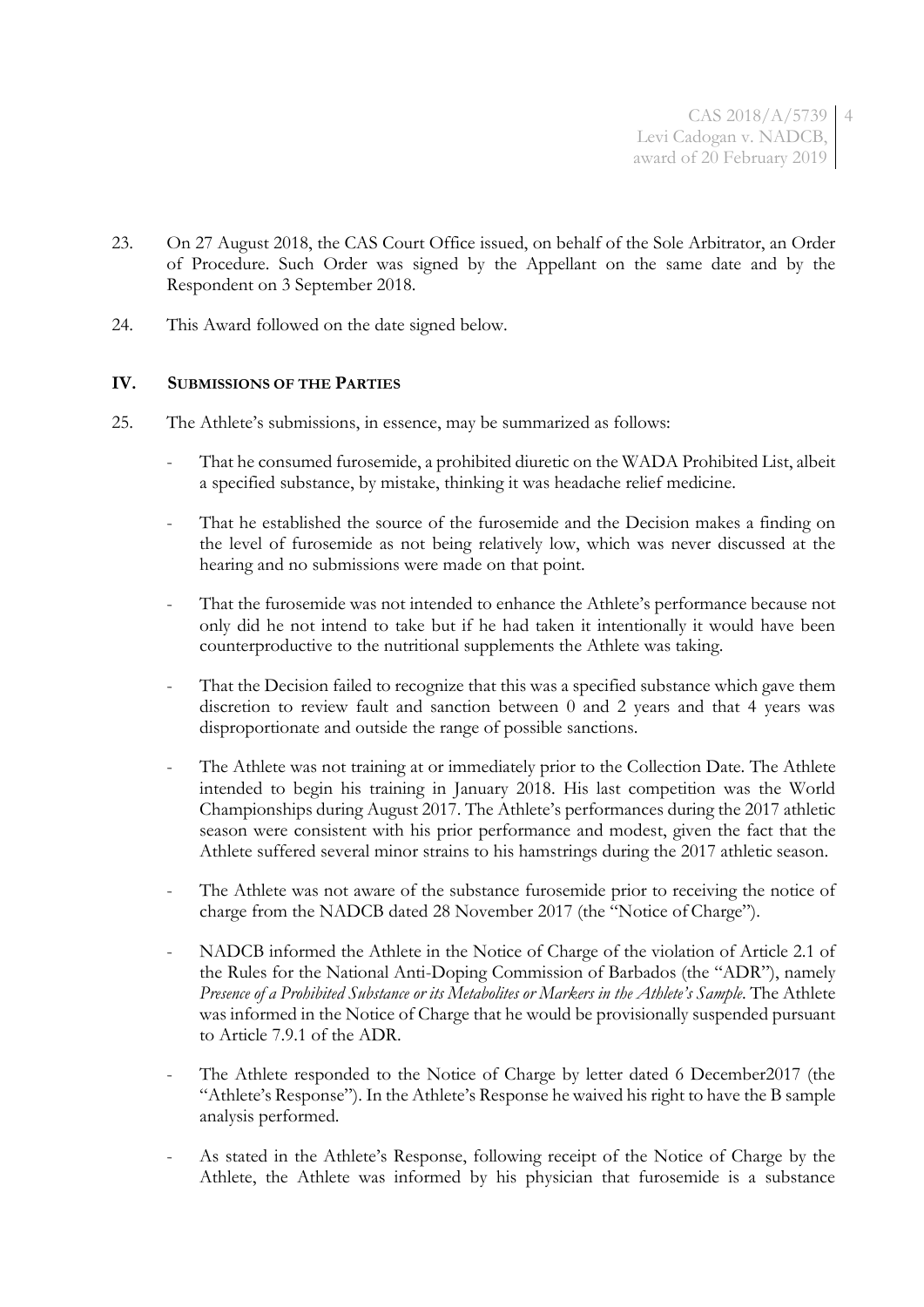customarily used by jockeys for weight-loss. In 2016, the Athlete purchased two (2) racehorses and spent a considerable amount of time at his parent's home (and later, at his rental home) with racehorse owners, trainers and jockeys.

- Based on the Athlete's investigations following receipt of the Notice of Charge, the Athlete believes that he unknowingly and inadvertently ingested a Lasix tablet which contained furosemide, having mistaken same to be an over-the-counter pain killer. The Athlete recalls waking with a headache in the early morning hours at some time prior to the Collection Date. The Athlete would have made his way to the kitchen to the medicine basket and popped out a tablet from a blister-pack which he believed to be paracetamol/panadol.
- In the Athlete's view, based on his investigations following receipt of the Notice of Appeal, Lasix tablets may be similar to paracetamol/panadol tablets in size, shape and color. It appears to the Athlete that he could have easily mistaken one pill for the other and any ingestion of a pill containing furosemide was therefore unintentional.
- The Athlete believes that such a tablet may have unknowingly become mixed with his medications when visitors spent time in his rental home. A housekeeper would have been engaged to clean the Athlete's rental home at specific times, and would have been aware that all medications found by her in the Athlete's home were to be placed in a designated area i.e. a basket in the kitchen.
- On the date of the Athlete's Response, the Athlete would have weighed approximately 177 lbs. The Athlete and his coach previously determined that he performs at an optimum level when he weighs approximately 175 lbs. The Athlete's weight usually naturally decreases towards the end of his pre-competition phase in November/December and the beginning of his competition phase around January.
- The Athlete did not and has never had an issue with losing weight. At the Collection Date, the Athlete would have been supplementing his diet with protein powder to assist with the development of muscle mass. The Athlete would also have been using creatine for muscle mass and this was disclosed on the Doping Control Form ("DCF"). The Athlete is of the view that any substance that could result in weight-loss e.g. furosemide, would be counter-productive to the supplements he was taking at the Collection Date.
- 26. The Athlete seeks the following relief, requesting the Arbitrator to determine the following:

*"1. The appeal of Mr. Levi Cadogan is admissible.*

*2. The decision rendered by the Barbados National Doping Commission Disciplinary Committee in the matter of Mr. Levi Cadogan on March 20, 2018 (received by Levi Cadogan on April 19, 2018) is set aside.*

*3. Mr. Levi Cagodan's period of ineligibility, as determined by the Barbados National Doping Commission Disciplinary Committee, be reduced or set aside.*

*4. Mr. Levi Cadogan is granted an award for costs"*.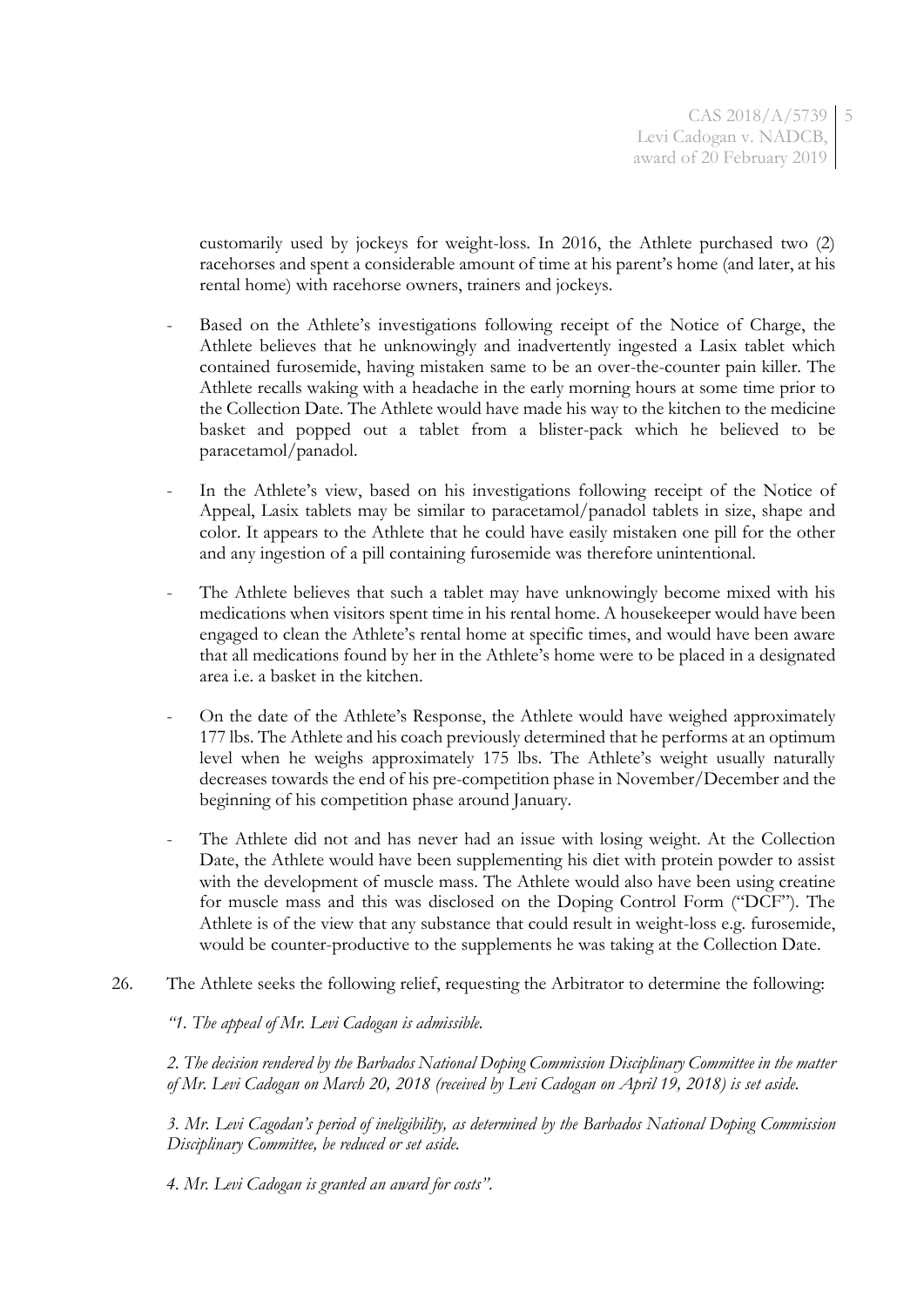CAS 2018/A/5739 6 Levi Cadogan v. NADCB, award of 20 February 2019

27. The Respondent did not make any jurisdictional or substantive submissions despite being invited to do so.

### **V. JURISDICTION**

28. Article R47 of the Code provides as follows:

*"An appeal against the decision of a federation, association or sports-related body may be filed with the CAS insofar as the statutes or regulations of the said body so provide or as the parties have concluded a specific arbitration agreement and insofar as the Appellant has exhausted the legal remedies available to him prior to the appeal, in accordance with the statutes or regulations of the said sports-related body"*.

29. Article 13.2.1 of the NADCB ADR provides in pertinent part as follows:

*"Appeals Involving International-Level Athletes*

*In cases arising from participation in an International Event or in cases involving International-Level Athletes, the decision may be appealed exclusively to CAS".*

- 30. Based on the facts supplied and described above, so far as the Sole Arbitrator can determine, the Athlete is an International-Level Athlete.
- 31. There was no objection to jurisdiction from the Respondent's side.
- 32. In light of the foregoing, the Sole Arbitrator finds that the CAS has jurisdiction in this procedure. In addition, the jurisdiction was not contested by the Respondent.

#### **VI. ADMISSIBILITY**

33. Article R49 of the Code provides as follows:

*"In the absence of a time limit set in the statutes or regulations of the federation, association or sports-related body concerned, or of a previous agreement, the time limit for appeal shall be twenty-one days from the receipt of the decision appealed against. After having consulted the parties, the Division President may refuse to entertain an appeal if it is manifestly late".*

- 34. The Decision was received by the Athlete on 19 April 2018. This appeal was filed by email on 9 May2018, and by facsimile on 10 May 2018, within the time required by Article R49 of the Code.
- 35. There was no objection to admissibility.
- 36. Accordingly, the Sole Arbitrator finds that this appeal is admissible.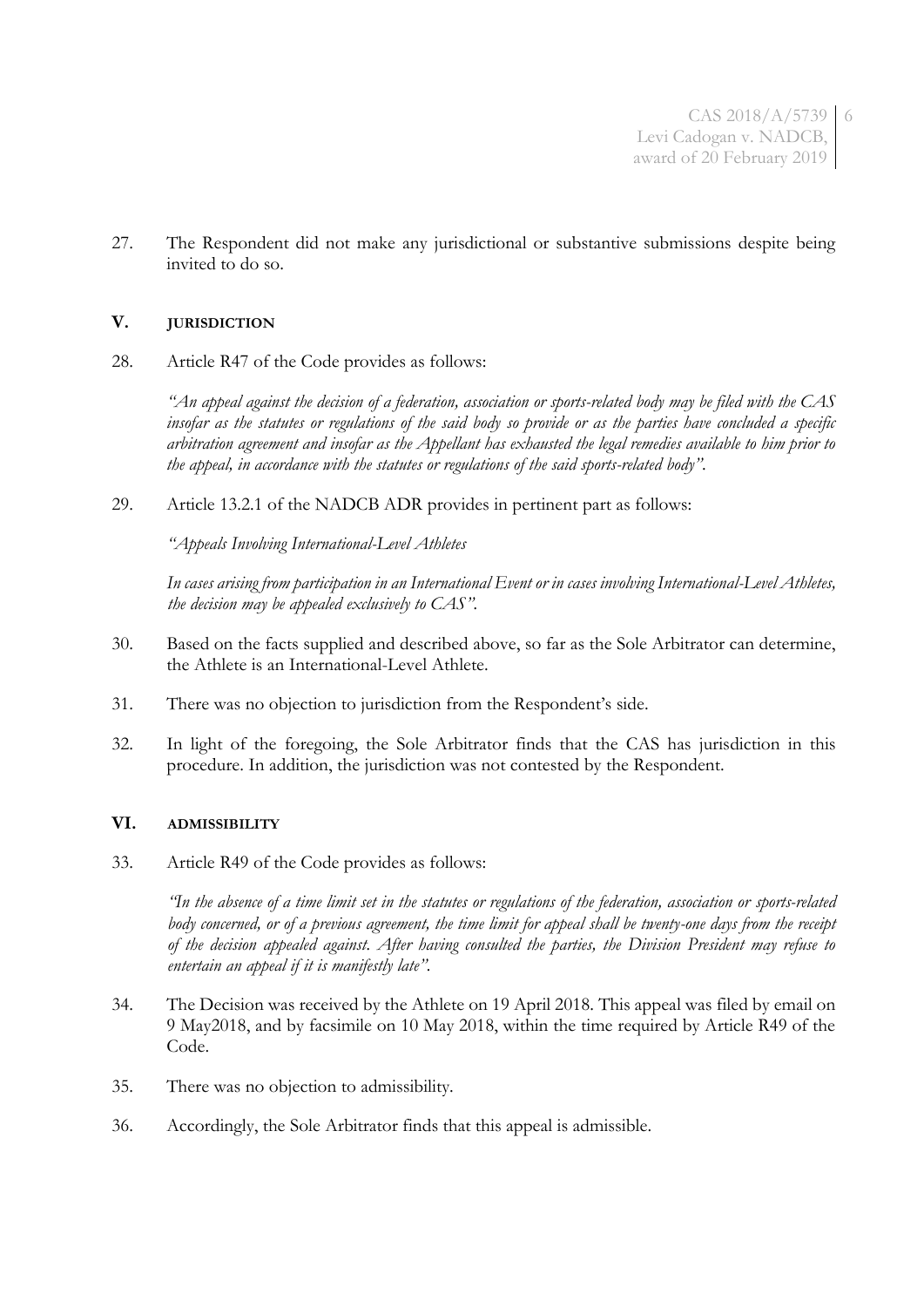CAS 2018/A/5739 7 Levi Cadogan v. NADCB, award of 20 February 2019

#### **VII. APPLICABLE LAW**

37. Article R58 of the Code provides as follows:

*"The Panel shall decide the dispute according to the applicable regulations and the rules of law chosen by the parties or, in the absence of such a choice, according to the law of the country in which the federation, association or sports-related body which has issued the challenged decision is domiciled or according to the rules of law, the application of which the Panel deems appropriate. In the latter case, the Panel shall give reasons for its decision".*

- 38. In the present case, the "applicable regulations" for the purposes of Article R58 of the Code are, indisputably, those contained in the NADCB ADR, because the appeal was directed against a decision issued by the NADCB, which was rendered applying the NADCB ADR.
- 39. The Athlete and the NADCB are resident in Barbados and the decision of the Disciplinary Panel was issued in Barbados, so the Athlete requests that the appeal be governed by the laws of Barbados.
- 40. As a result, the Sole Arbitrator finds that the NADCB regulations shall apply primarily. The law of Barbados, being the law in which the NADCB is domiciled, applies subsidiarily.

### **VIII. MERITS**

41. Article 2.1 of the NADCB ADR provides that the following constitutes an anti-doping rule violation:

*"Presence of a Prohibited Substance of its Metabolites or Markers in an Athlete's Sample"*

- 42. The Athlete does not contest the presence of a prohibited substance in his A Sample taken on the Collection Date and the Athlete waived analysis of the B Sample.
- 43. Article 4.2.2 of the NADCB ADR provides that for the purposes of application of Article 10 of the NADCB ADR, all prohibited substances i.e. any substance, or class of substances so described on the WADA Prohibited List, shall be specified substances except substances in the classes of anabolic agents and hormones and those stimulants and hormone antagonists and modulators so identified on the WADA Prohibited List.
- 44. The WADA Prohibited List provides that in accordance with Article 4.2.2 of the World Anti-Doping Code ("WADC"), all prohibited substances shall be considered as 'specified substances' except substances in classes S1, S2, S4.4, S4.5, S6.A and prohibited methods M1, M2 and M3.
- 45. Furosemide falls within class S5 of the WADA Prohibited List and has to be considered as a specified substance.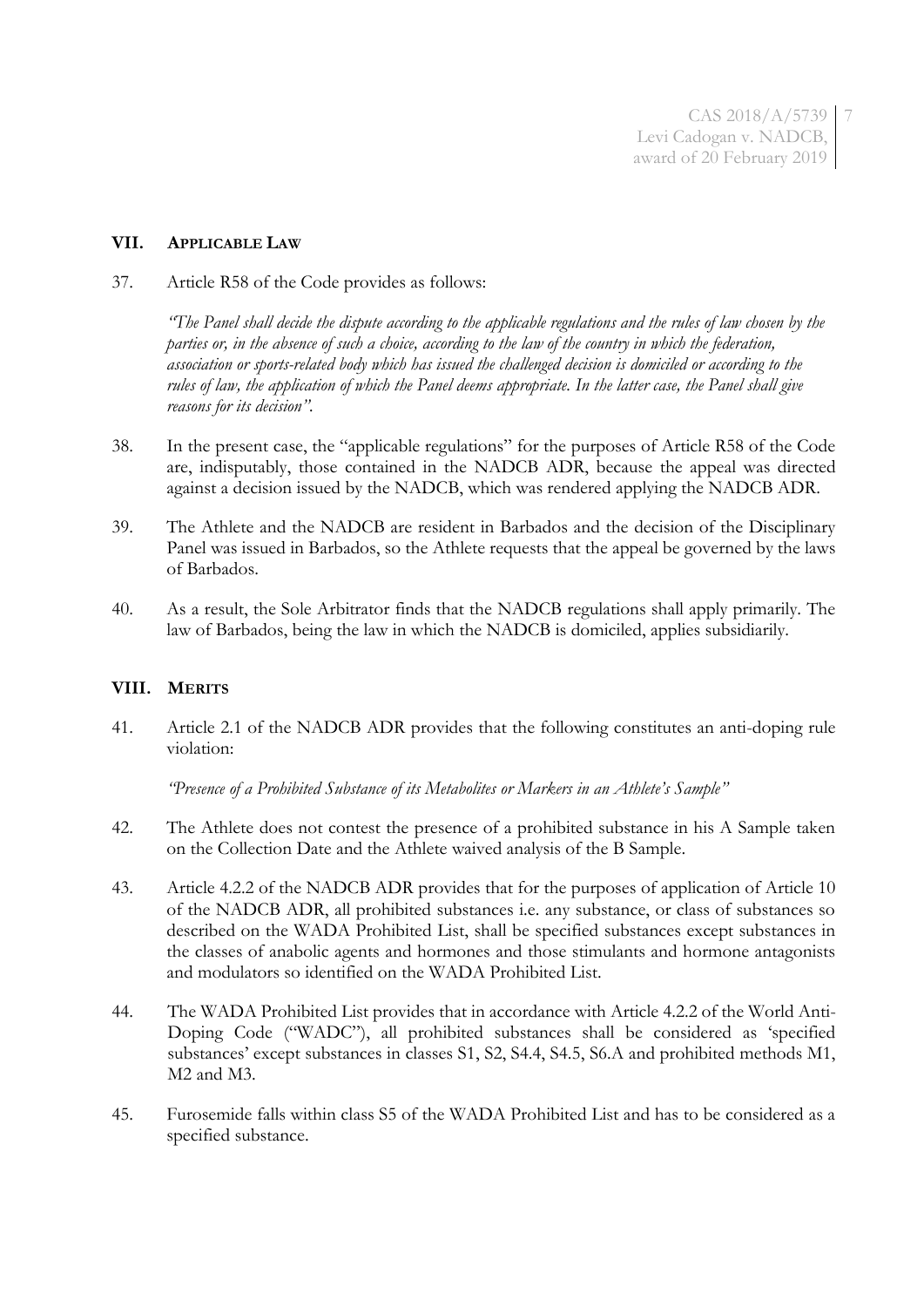CAS 2018/A/5739 8 Levi Cadogan v. NADCB, award of 20 February 2019

46. Article 10.2 of the NADCB ADR provides that a period of ineligibility for a violation of Article 2.1, among others, shall be as follows, subject to potential reduction or suspension pursuant to Articles 10.4, 10.5 or 10.6 of the NADCB ADR:

*10.2.1 The period of ineligibility shall be four years where: 10.2.1.1 The anti-doping violation does not involve a specified substance, unless the athlete or other person can establish that the anti- doping rule violation was not intentional. 10.2.1.2 The anti-doping violation involves a specified substance and NADC can establish that the anti-doping rule violation was intentional. 10.2.2 If Article 10.2.1 does not apply, the period of ineligibility shall be two years.*

47. In the comment to Article 4.2.2 of the NADCB ADR, it is acknowledged that specified substances are more likely to have been consumed by an athlete for a purpose other than enhancement of sport.

# **A. Intention**

- 48. Though this appeal is heard *de novo*, and not with deference to the Decision of the Disciplinary Panel, in accordance with Article R57 of the Code, the Sole Arbitrator notes that the Disciplinary Panel did not establish in the Decision that the Athlete's anti-doping violation was intentional. Under the NADCB ADR, the burden was on the Respondent to prove that the consumption was intentional. In fact, this issue was not even discussed in the Decision.
- 49. The Decision suggests that the level of furosemide in the Athlete's sample was not relatively low, but it provides no basis for making that assertion and none was presented in this Appeal. As a result, the Sole Arbitrator is unable independently to evaluate that suggestion and therefore must disregard it.
- 50. Since the Respondent did not appear here, there was no evidence presented that the Athlete acted in an intentional manner with respect to the anti-doping rule violation.
- 51. Accordingly, the Sole Arbitrator finds that it was not established that the anti-doping rule violation was intentional.

### **B. Reduction Based on Fault**

- 52. Article 10.4 of the NADCB ADR provides that if an athlete or other person establishes in an individual case that he bears No Fault or Negligence (as defined in the NADCB ADR), then the otherwise applicable period of ineligibility shall be eliminated.
- 53. Article 10.5.1 of the NADCB ADR provides that where the anti-doping rule violation involves a specified substance, and the athlete or other person can establish No Significant Fault or Negligence (as defined in the NADCB ADR), then the period of ineligibility shall be, at a minimum, a reprimand and no period of ineligibility, and at a maximum, two (2) years of ineligibility, depending on the athlete's degree of fault.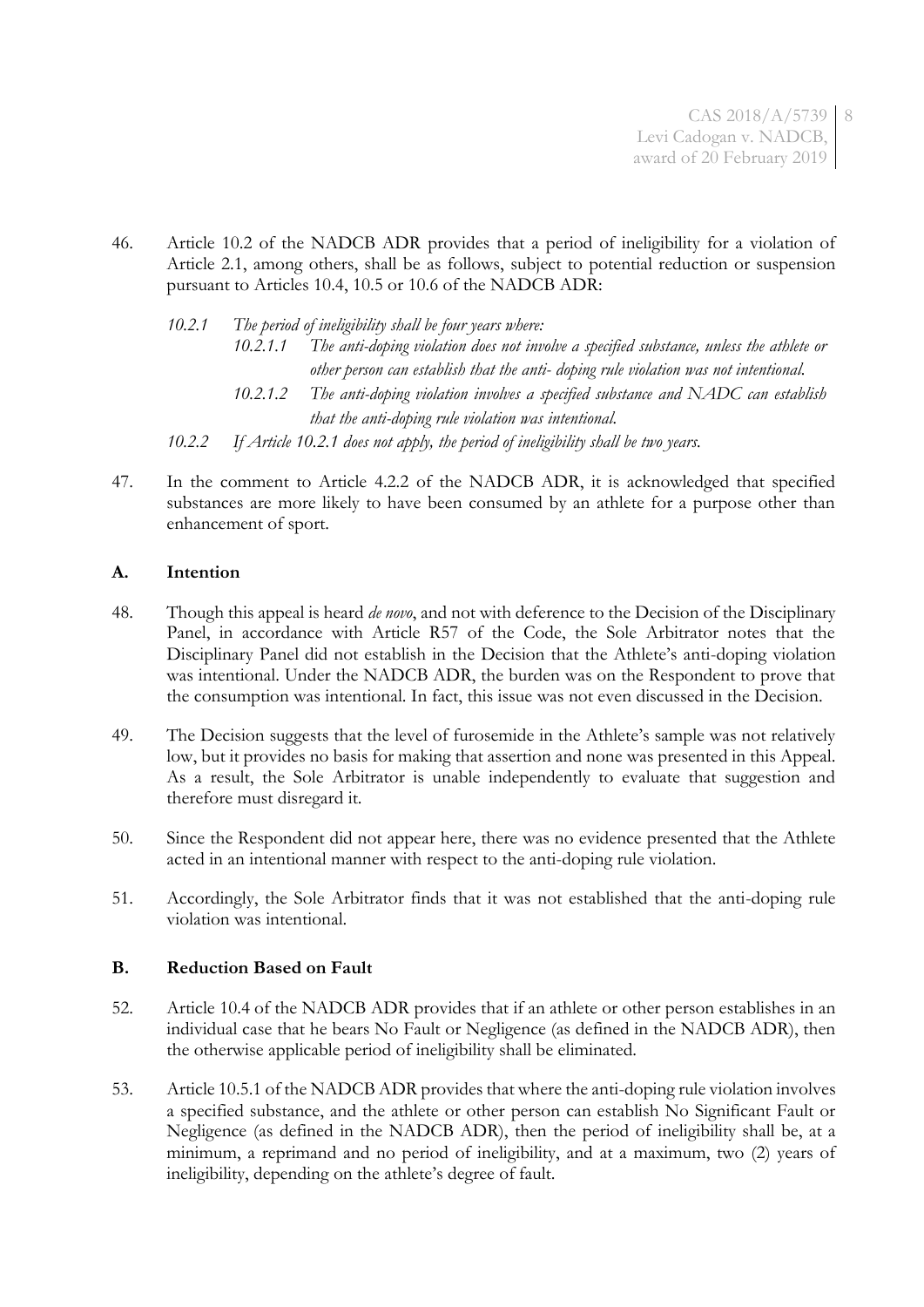CAS 2018/A/5739 9 Levi Cadogan v. NADCB, award of 20 February 2019

- 54. There was no record in the Decision of evidence suggesting there was any dispute as to the source of the substance, with the Disciplinary Panel seemingly accepting that the substance arrived in the Athlete's specimen as he said, through accidental ingestion.
- 55. Accordingly, with the only evidence before the Sole Arbitrator on ingestion being undisputed, the Sole Arbitrator finds that the Athlete ingested the furosemide by mistakenly ingesting a pill that contained the substance, thinking it was something else that he had intended to ingest.
- 56. As a result, and with no evidence in this proceeding of intentional ingestion, the Athlete's period of ineligibility will necessarily have to be bounded at two (2) years, in accordance with Article 10.2.2 of the NADCB ADR, subject to potential reduction or suspension pursuant to Articles 10.4, 10.5 or 10.6 of the NADCB ADR (as indicated in Article 2.1 of the NADCB ADR). The Sole Arbitrator notes that the Athlete did not make any submission on the application of Article 10.6 of the NADCB ADR, so the Sole Arbitrator is not considering that Article.
- 57. The next step of the analysis, therefore, is one based on fault pursuant to Articles 10.4 and 10.5 of the NADCB ADR.

### **C. No Fault or Negligence**

- 58. Article 10.4 of the NADCB ADR provides that if an athlete or other person establishes in an individual case that he bears No Fault or Negligence (as defined in the NADCB ADR), then the otherwise applicable period of ineligibility shall be eliminated. Article 10.4 of the NADCB ADR only applies in exceptional circumstances, e.g., sabotage by a competitor.
- 59. Appendix 1 of the NADCB ADR provides that "No Fault or Negligence" means the athlete or other person's establishing that he or she did not know or suspect, and could not reasonably have known or suspected even with the exercise of utmost caution, that he or she has used or been administered the prohibited substance or prohibited method or otherwise violated an anti-doping rule. Except in the case of a minor, for any violation of Article 2.1 of the NADCB ADR, the athlete must also establish how the prohibited substance entered his or hersystem.
- 60. There is an oft-referenced maxim in these cases arising under similar provisions to Article 10.5 of the NADCB ADR that no fault cases are truly exceptional and rare, and indeed the relative lack of cases finding an athlete without any fault bear that out.
- 61. Here, the Athlete acknowledges that his consumption of the prohibited substance, mistaking it for paracetamol/panadol, does not constitute an exercise of utmost caution. The Athlete, therefore, acknowledges that he bears some degree of fault and would therefore not be entitled to a complete elimination of the Sanction under Article 10.4 of the ADR. The Sole Arbitrator finds that this is not a No Fault case.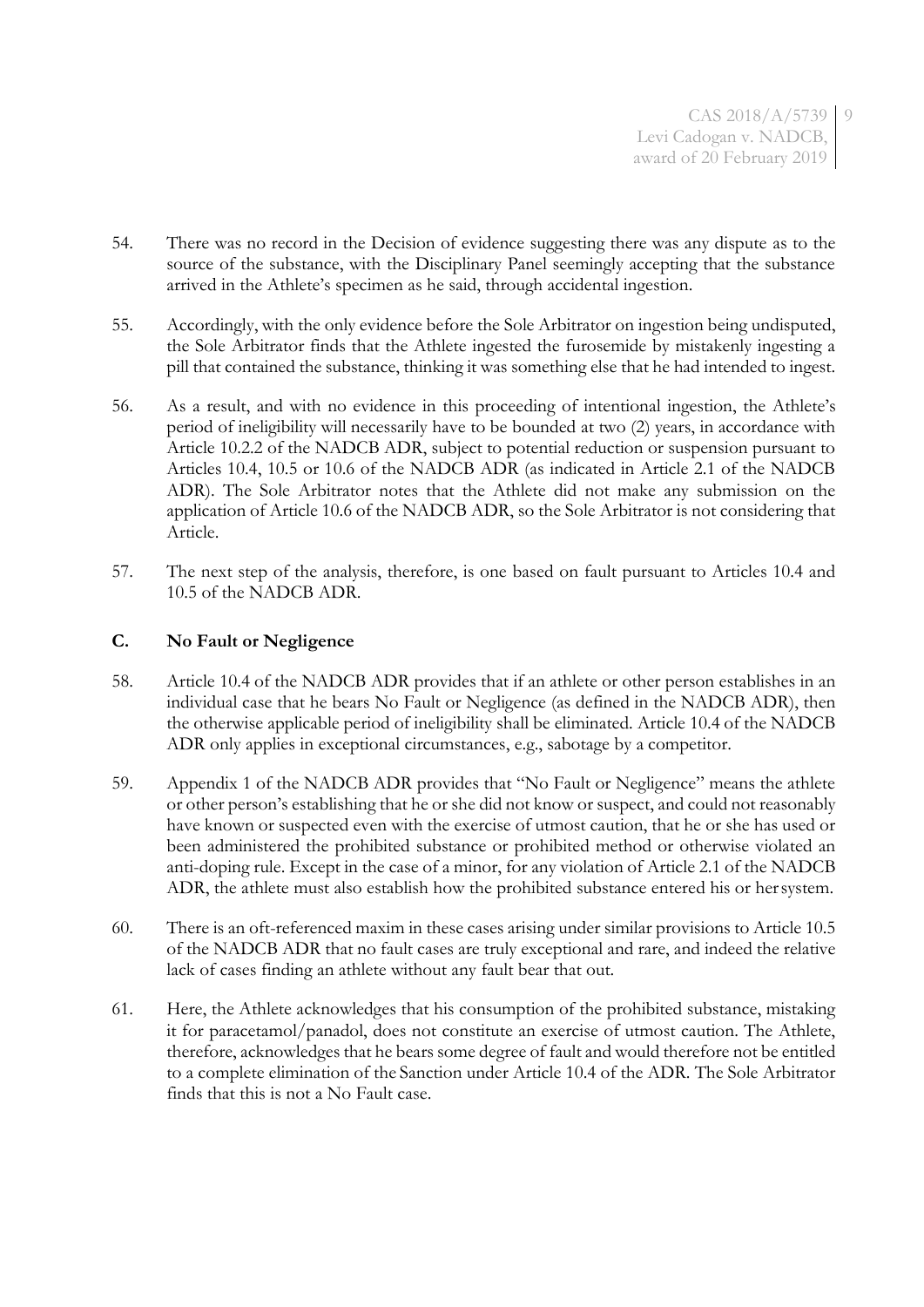### **D. No Significant Fault or Negligence**

- 62. Article 10.5.1 of the NADCB ADR provides that where the anti-doping rule violation involves a specified substance, and the athlete or other person can establish No Significant Fault or Negligence (as defined in the NADCB ADR), then the period of ineligibility shall be, at a minimum, a reprimand and no period of ineligibility, and at a maximum, two (2) years of ineligibility, depending on the degree of fault.
- 63. Appendix 1 of the NADCB ADR provides that 'No Significant Fault or Negligence' means the athlete or other person's establishing that his or her fault or negligence, when viewed in the totality of the circumstances and taking into account the criteria for No Fault or Negligence, was not significant in relationship to the anti-doping rule violation. Except in the case of a minor, for any violation of Article 2.1 of the ADR, the athlete must also establish how the prohibited substance entered his or her system.
- 64. The Athlete relies on paragraph 8.13 of CAS 2012/A/2756, where the panel noted that *"if the requirements of 'no fault or negligence' are not met, the panel has to evaluate, in order to prove the entitlement to an elimination or reduction of the period of ineligibility … [that] the Appellant has established: (a) how the specified substance entered the appellant's body . . .; and (b) that the specified substance was not intended to enhance his sporting performance or mask the use of performance enhancing substances".* This paragraph is simply a recitation of the then-existing WADC and the relevant cases.
- 65. The facts of the CAS 2012/A/2756 case are instructive. The athlete there received a reduction to six (6) months based primarily on the fact that he was undergoing relatively significant emotional distress caused by the death of his spouse and recent move from the west coast to Ontario, Canada, which led him to store his own medication of the same size, shape and color in a storage container that contained his wife's medication that was a specified substance.
- 66. Here, the Athlete does not claim any emotional distress. He simply ingested the wrong pill without taking steps to ensure that it was the correct pill.
- 67. The Athlete challenges the Decision's reliance on CAS 2012/A/3037 as inapplicable for various reasons. The Sole Arbitrator agrees that CAS 2012/A/3037 is factually different, arising from an in-competition test that predates the 2015 WADC and that does not reflect (because it pre-dates) the helpful analytical framework for dealing with fault that has developed under the CAS 2013/A/3327 case (discussed below)
- 68. In other words, neither case, the one relied upon by the Athlete nor the one relied upon by the Decision, is instructive or helpful to the Sole Arbitrator.
- 69. Rather, in CAS 2013/A/3327*,* the Panel outlined the basic fault analysis that should be undertaken in respect of cases where athletes are seeking exoneration on the basis of the faultbased ameliorating provisions of the WADC under the equivalent to Section 10.4 of the ADR.
- 70. While the analytical framework of the CAS 2013/A/3327 case is helpful it does not need to be slavishly adhered to; but it does provide assistance that has withstood revision to the 2015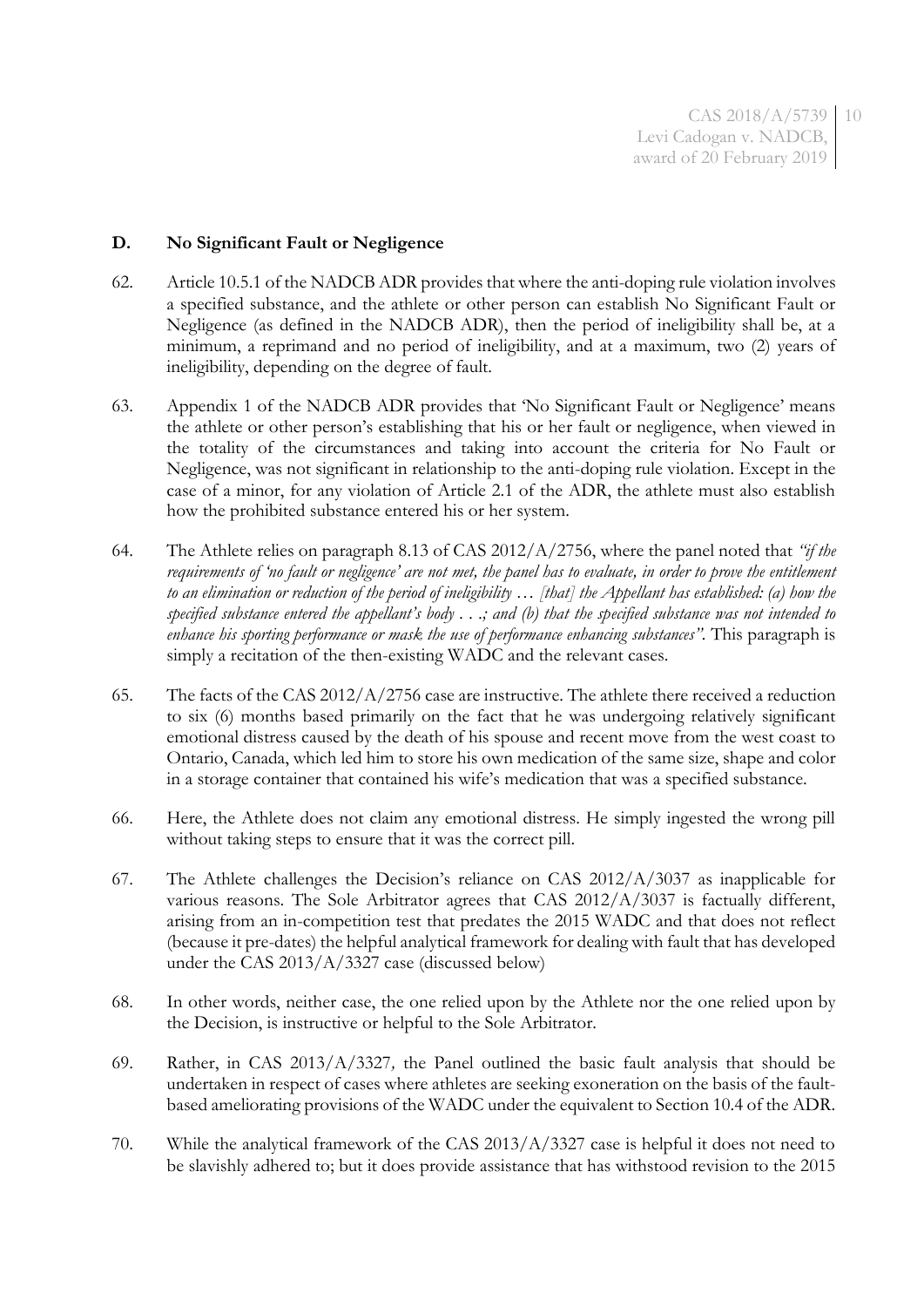WADC as the basic fault-based framework that is commonly understood to be a basis for reducing an athlete sanction on the basic of no significant fault or negligence.

- 71. The Athlete has acknowledged that he bears fault for ingesting the substance, so it cannot be possible to eliminate entirely the period of Ineligibility altogether under Article 10.5 of the NADCB ADR.
- 72. In the CAS 2013/A/3327 case, the Panel recognized there are three possible ranges of fault, 1) significant degree of or considerable fault, 2) normal (medium) degree of fault, and 3) light degree of fault. The ranges that are generally applied under this framework are that significant fault receives a sanction of 16-24 months, medium fault receives a sanction of 8-16 months, and light fault receives a sanction of 0-8 months.
- 73. The facts that assist the Athlete in determining his objective fault here (and thereby the range of fault into which he should fall) are few and far between. The Athlete admits that he took the pill in question without checking to see that it was what he thought it was and that he had a headache at the time. But he did nothing to confirm that he was taking the substance he intended to take.
- 74. By his own actions, or lack thereof, the Athlete deprived the Sole Arbitrator of any significant basis to find that he should be in any category of objective fault other than that of significant fault under the CAS 2013/A/3327 case framework.
- 75. Under the CAS 2013/A/3327 case framework, once an arbitrator determines the objective range of fault, then it is helpful for the arbitrator to review the subjective fault so that a determination of where the athlete falls in the 16 to 24-month range applicable here can be made to apply a specific sanction.
- 76. In evaluation the subjective level of the Athlete's fault, the Sole Arbitrator notes the following:
	- i. The Athlete admitted below that he knew that his roommate, a jockey, was taking Lasix, a brand name for a pill that contained furosemide. The Athlete did not know that Lasix contained furosemide. The Athlete appears to have been confused by the size, shape and color of the pill that contained furosemide that the house cleaner had mixed into the same basket where he kept his own medications. The Sole Arbitrator, having been provided with evidence of the similarity of the two medications, finds that they were similar.
	- ii. The Athlete admits he removed what he thought was the paracetamol/panadol from a blister pack, which would mean that there would have been produce identifying information on the blister pack that, had he checked, would have alerted him to the fact that he was taking the incorrect medication. There is no evidence he was under significant emotional distress or that his headache or other factors prevented him from being able to determine he was taking the wrong pill. In addition, the Athlete has been tested multiple times and has taken anti-doping education courses throughout his career.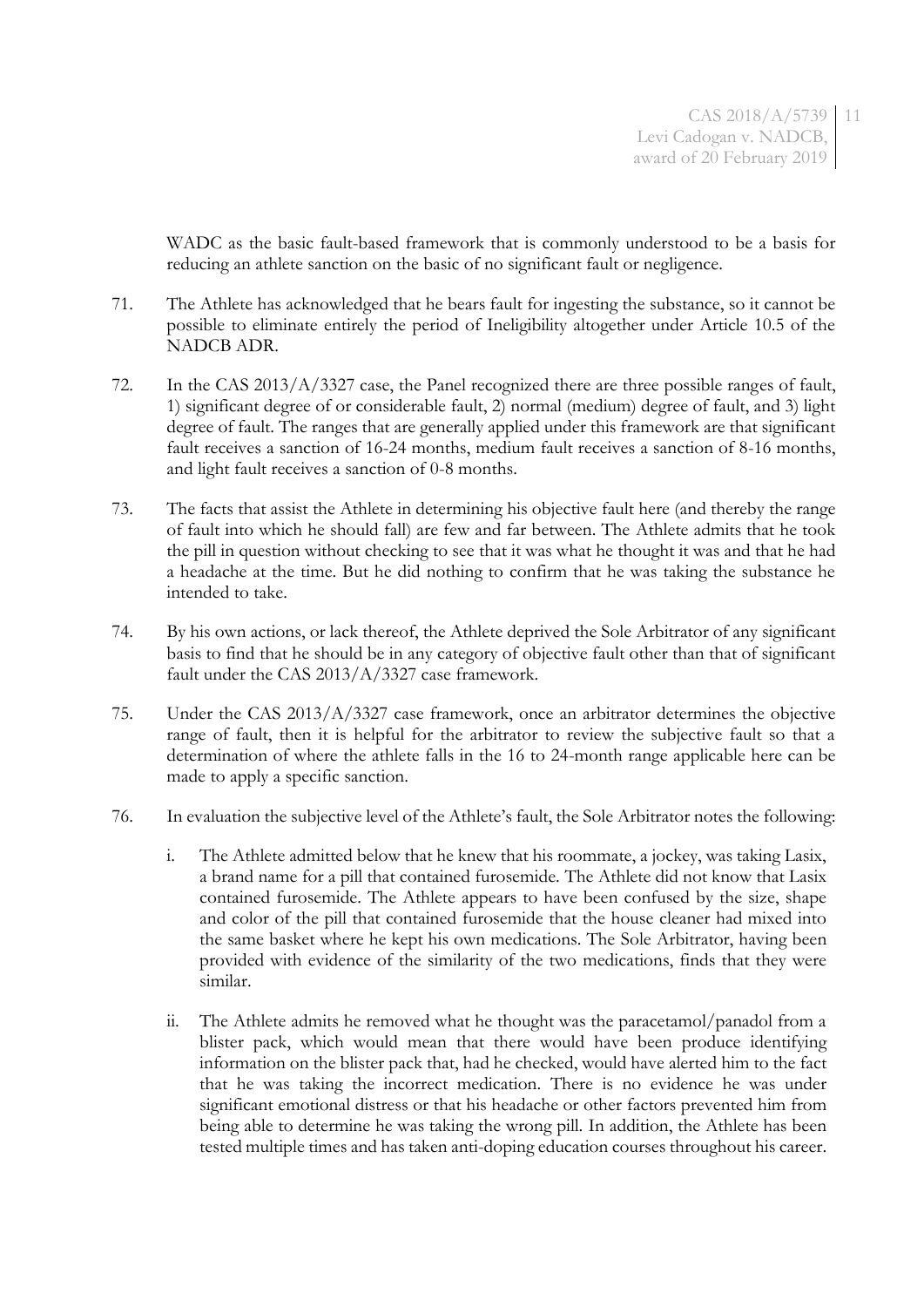- iii. It does appear to the Sole Arbitrator, however, that his level of awareness was reduced by a careless mistake insofar as he did not know that his housekeeper had mixed the medicine together or that he was unaware of his obligations under the NADCB ADR to exercise utmost caution when ingesting medicines.
- 77. The Sole Arbitrator finds that there are few mitigating factors in the Athlete's favour with respect to the subjective fault analysis, which means that the period of ineligibility should not be as high as 2 years but still in the upper end of the 16 to 24-month range.
- 78. Accordingly, the Sole Arbitrator determines that the Athlete's degree of fault is significant under the CAS 2013/A/3327 case analysis and that he should be subject to a sanction of twenty (20) months.

# **E. Proportionality**

- 79. The CAS jurisprudence since the entry into effect of the 2015 WADC is not favourable to the introduction of proportionality as a means of reducing yet further the period of ineligibility provided for by the WADC (and there is only one example of its being applied under the previous version of the WADC). In CAS 2016/A/4534, when addressing the issue of proportionality, the Panel stated:
- 80. *"The WADC 2015 was the product of wide consultation and represented the best consensus of sporting authorities as to what was needed to achieve as far as possible the desired end. It sought itself to fashion in a detailed and sophisticated way a proportionate response in pursuit of a legitimate aim"* (para. 51).
- 81. In CAS 2017/A/5015 & CAS 2017/A/5110, the CAS Panel, with a further reference to CAS 2016/A/4643, confirmed the well-established view that the WADC *"has been found repeatedly to be proportional in its approach to sanctions, and the question of fault has already been built into its assessment of length of sanction"* (emphasis added), (para. 227) as was vouched for by an opinion of a previous President of the European Court of Human Rights there referred to see [https://www.wada-ama.org/en/resources/legal/legal-opinion-on-the-draft-2015-world](https://www.wada-ama.org/en/resources/legal/legal-opinion-on-the-draft-2015-world-anti-doping-code)[anti-doping-code.](https://www.wada-ama.org/en/resources/legal/legal-opinion-on-the-draft-2015-world-anti-doping-code)
- 82. Accordingly, the Sole Arbitrator declines to find here that the prescribed punishment violates the principle of proportionality. The Athlete made a mistake and the rules require, for him and all other athletes, that he bear the same or similar consequences to which other athletes have been held.
- 83. As a result, the sanctions prescribed in paragraph 78 herein should stand.